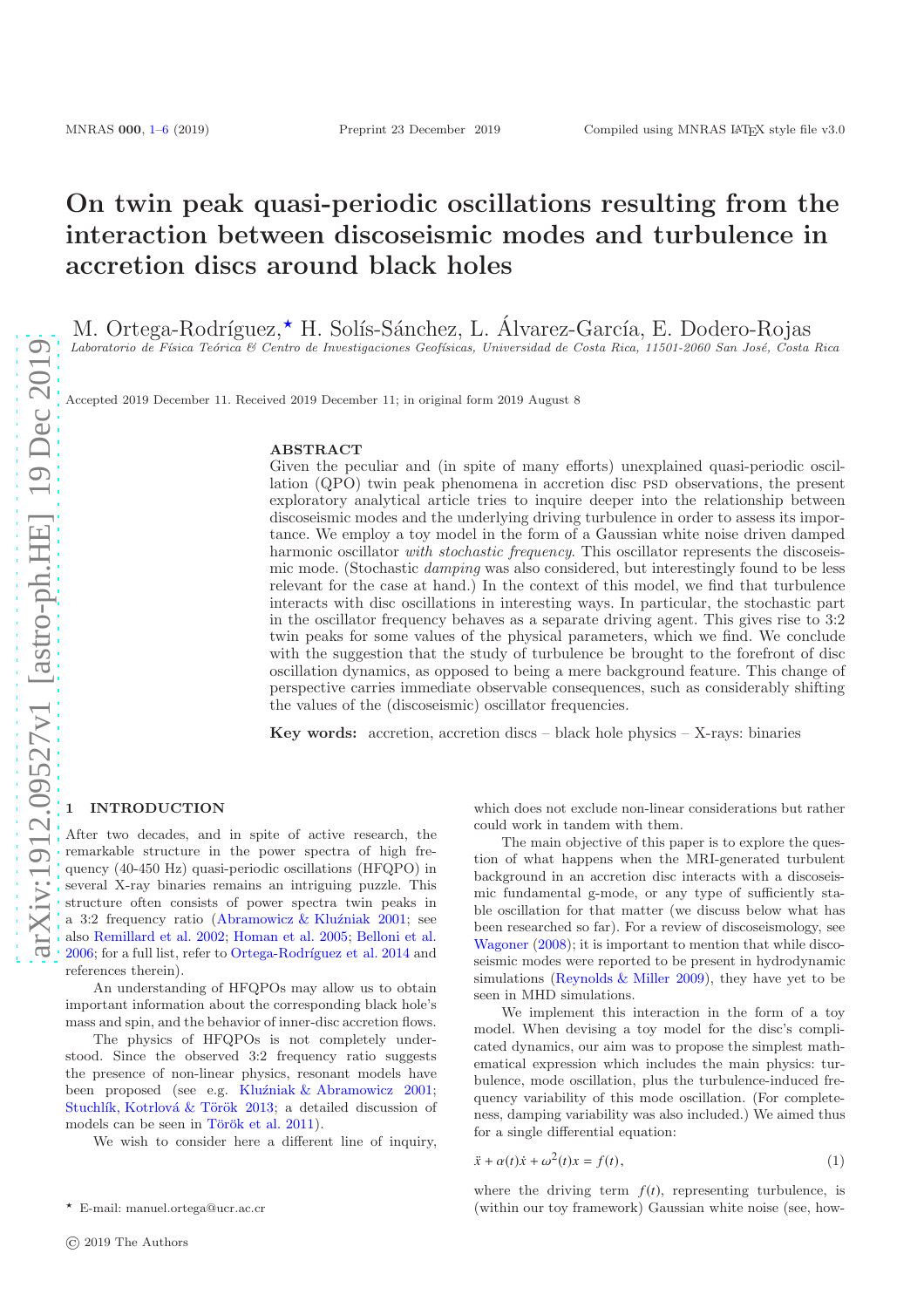ever, below) with zero mean and

$$
\langle f(t)f(t')\rangle = \text{constant} \cdot \delta(t - t') \tag{2}
$$

(brackets standing for ensemble average), whereas  $\omega(t)$ ,  $\alpha(t)$ , representing the mode frequency and damping coefficient, are randomly varying functions of time (in a way specified below).

At this point it is sensible to ask whether the single equation [\(1\)](#page-0-1) is by itself enough to capture the necessary insights to understand this physical system.

We believe that, when modeling the system, the mental picture one should have in mind is less a set of coupled oscillators (one for the mode, one for turbulence) exchanging energy back and forth, and more one of a mostly unidirectional transfer of energy in which turbulence acts effectively as a reservoir whose energy is fed by a (presumably MRI driven) cascading Kolmogorov process from larger to smaller scales.

Furthermore, note that the effects of turbulence enter in two places in equation  $(1)$ : in the RHS, via  $f(t)$ , and in the LHS, via the variability in  $\omega$  and  $\alpha$ , and although  $f(t)$ is white, the LHS terms effectively couple the modes only to certain frequencies in the turbulence, as discussed below. (One might ask why the need of  $f(t)$  in the first place, and the reason is that it helps with stability of the system; see e.g. [Frisch 1968](#page-4-9).)

With these considerations, we will find that turbulence interacts with randomly-variable oscillations in interesting ways, and this gives a possible explanation for twin peak QPOs. We conclude that turbulence might be important in these dynamics and suggest that its study be brought to the forefront, as opposed to being a mere background feature. This change of perspective brings immediate observable consequences, such as considerably shifting the values of the (discoseismic) oscillator frequencies.

It is important to compare our approach with that of [Vio et al.](#page-4-10) [\(2006](#page-4-10)). Their toy model uses two coupled nonlinear oscillator equations of constant (or non-stochastically variable) frequency with a stochastic source for one of them. Their results are interesting because they find that such a turbulent source does enhance both oscillations, and that there is a window of opportunity (too much or too little turbulence result in no enhancing). As these findings are also results of the present paper, both papers taken together do make a strong case for the importance of turbulence in these astrophysical systems. The main difference between the articles is that we only assume a single oscillator, so the appearance of the second frequency in the spectrum is more intriguing and meaningful.

#### 2 THE MODEL

## 2.1 Parametrizing stochasticity

The approach starts from oscillator equation [\(1\)](#page-0-1), which is a generalization of the one developed by [Bourret, Frisch & Pouquet](#page-4-11) [\(1973,](#page-4-11) hereafter BFP) in that it allows for a time dependent  $\alpha(t)$ . The rationale is that turbulence is as likely to modify  $\alpha$  as to modify  $\omega$ .

The stochasticity of  $\omega$  is parametrized thus:

$$
\omega^2(t) = \omega_0^2 [1 + \varepsilon m(t)], \qquad (3)
$$

where  $\omega_0$  is a constant,  $\varepsilon$  is (without loss of generality) a

<span id="page-1-1"></span>positive number and *m*(*t*) is a two-valued Markov process variable taking the values  $\pm 1$  (central limit theorem considerations render this approach less toyish than it might seem at first sight). Concerning *m*(*t*), its first important property is

<span id="page-1-0"></span>
$$
\langle m(t) \rangle = 0. \tag{4}
$$

Brackets stand for ensemble average. The ensemble average of a quantity *W* which depends on a set of two-valued variables  $m_i$  [so that  $W(m_i)$  stands for  $W(m_1, m_2, ...)$ ] is defined here as

$$
\langle W(m_i) \rangle \equiv \sum P(m_k) W(m_k), \qquad (5)
$$

where the sum runs over all specific combinations of the *m*i set, and  $P(m_k)$  is the probability of the specific combination of  $m_k$  values.

With this definition, equation [\(4\)](#page-1-0) follows trivially. For averages involving variables at different times, we will need to introduce the corresponding conditional probabilities:  $(s, v > 0)$ 

$$
\text{Prob}\{m(t+s) = \pm 1 \mid m(t) = \pm 1\} = \frac{1}{2}(1 + e^{-\nu s}),\tag{6}
$$

$$
\text{Prob}\{m(t+s) = \pm 1 \mid m(t) = \mp 1\} = \frac{1}{2}(1 - e^{-\nu s}).\tag{7}
$$

These equations can be thought of as defining  $\nu$ . We can now obtain the autocorrelation

$$
\langle m(t+s) m(t) \rangle = e^{-\nu|s|} \tag{8}
$$

(the absolute value on *s* allows it to take negative values).

For the damping term, we proceed analogously:

$$
\alpha(t) = \alpha_0[1 + \delta n(t)], \qquad (9)
$$

where  $\alpha_0$  is a constant,  $\delta$  is a positive number and  $n(t)$  is a two-valued Markov process variable with the following properties:

$$
\langle n(t) \rangle = 0 , \quad \langle n(t+s) n(t) \rangle = e^{-\bar{\mathcal{V}}[s]} . \tag{10}
$$

In a spirit of simplicity, we will work here the case in which  $m(t)$  and  $n(t)$  are uncorrelated, i.e.  $\langle m(t) n(t') \rangle = 0$ .

#### 2.2 Physical meaning of the parameters

We will now make explicit the correspondence 'dictionary' relating the toy-model parameters to their physical counterparts in the accretion disc system.

(i)  $\omega_0$  refers to the mode frequency; this is not the same as the observed frequency, which is given by the effective frequency  $\omega_{\text{eff}}$ , as explained below (as usual, all frequency values in the present article refer to those detected far away from the black hole).

(ii)  $\alpha_0/\omega_0 \approx 0.1$  is the inverse QPO quality factor *Q*; note that this parameter and the previous one can be read off, in an approximate fashion, directly from a power spectral density (PSD) graph (the numerical value 0.1 is taken from typical observational data); the reading is only approximate because  $\varepsilon$  can affect the reading of  $\alpha_0$ , making it appear slightly larger than it is, and turbulence effectively shifts the frequency, as explained below.

(iii) the white noise  $f(t)$  refers to the underlying turbulence; its mathematical properies are defined by equation  $(2).$  $(2).$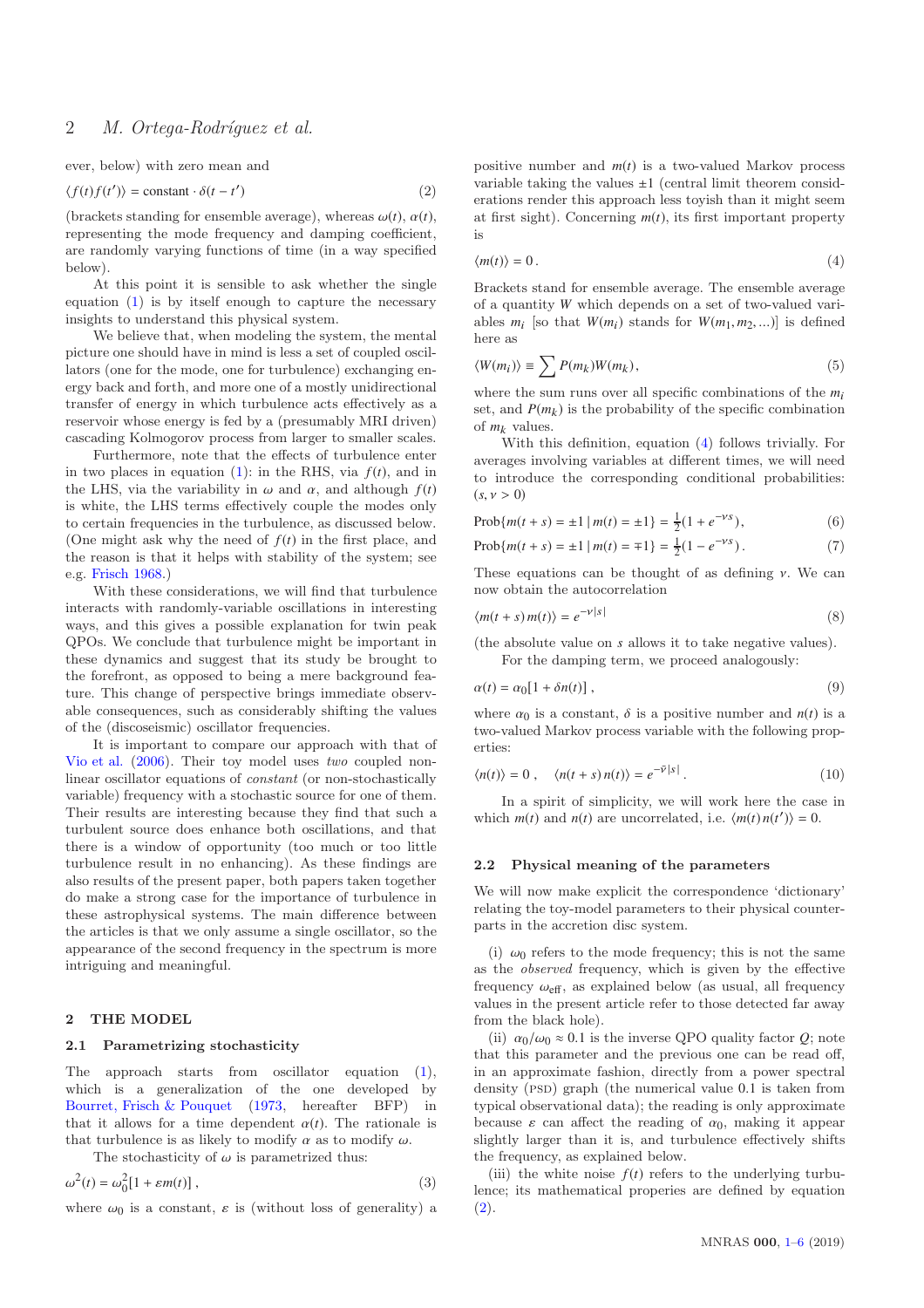(iv)  $\varepsilon$ , defined as positive without loss of generality, measures the variability of  $\omega$ ; we will place it in the range  $0 \leq \varepsilon \leq 1$  because larger values of  $\varepsilon$  are incompatible with observations as they would force broad PSD peaks with low values of *Q*.

(v)  $\delta$ , also defined positive, measures the variability of  $\alpha$ ; we also set it in the range  $0 < \delta < 1$  because its physical origin is presumably the same as that of  $\varepsilon$ .

(vi)  $\nu$  and  $\bar{\nu}$  measure the time correlations of the timechanging variables (frequency and damping coefficient, respectively); scaling Kolmogorov considerations [\(Kolmogorov](#page-4-12) [1941](#page-4-12); [Cho, Lazarian & Vishniac 2003](#page-4-13)) indicate that the coupling between oscillations such as fundamental discoseismic g-modes and turbulence is strong only when  $\nu$ ,  $\bar{\nu} \sim \omega_0$  or slightly smaller.

To elaborate on the last point, Kolmogorov scaling considerations assert that turbulent eddy frequencies  $(\omega_{\text{tur}})$  and length scales ( $\lambda$ ) satisfy  $\omega_{\text{tur}} \propto \lambda^{-2/3}$  under broad conditions. The constant of proportionality is  $u_* L_*^{-1/3}$ , where  $u_*$  and  $L_*$ The constant of proportionality is  $u * L_*$ , where  $u_*$  and  $L_*$ <br>are the typical speed and length scales of the turbulent physical system. For thin disks, *<sup>u</sup>*<sup>∗</sup> <sup>∼</sup> *<sup>h</sup>*<sup>Ω</sup> and *<sup>L</sup>*<sup>∗</sup> <sup>∼</sup> *<sup>h</sup>*, where *<sup>h</sup>* is the typical disc thickness and  $\Omega$  stands for the typical angular frequency. The typical angular frequency is also (approximately) the g-mode frequency, i.e.  $\Omega \approx \omega_0$ . This all means that setting  $\lambda =$  size of fundamental g-mode ~  $\sqrt{hR}$ , where *R* is the typical radial scale, one has  $\omega_{\text{tur}} \sim \omega_0 (h/R)^{1/3}$ , which places the frequency of g-mode-sized turbulent eddies somewhat below  $\omega_0$  (for  $h/R = 0.1$ ,  $\omega_{\text{tur}} \approx 0.5 \omega_0$ ). These are the eddies that have a greater effect on discoseismic g-modes.

#### 3 RESULTS AND DISCUSSION

## 3.1 Frequency shift

We then follow through the analytical method devised by BFP, expanding it to include variable damping. Since the approach is straightforward and grounded in well established mathematics, we merely give the results, leaving details for Appendix A.

We first look at what happens to the *observed* frequency after the effects of stochasticity have been introduced. This effective frequency is given by

$$
\omega_{\text{eff}}^2 \equiv \frac{\langle \dot{x}^2 \rangle_{\text{eq}}}{\langle x^2 \rangle_{\text{eq}}},\tag{11}
$$

where brackets indicate ensemble averages and 'eq' indicates that the system has been allowed to reach stationarity (and we therefore assume that it does).

For the special case of stochastic frequency and constant damping  $(\delta = 0)$ , we obtain

<span id="page-2-1"></span>
$$
\omega_{\text{eff}}^2 = \omega_0^2 - \frac{2\varepsilon^2 \omega_0^4 (2\alpha_0 + v)}{(\alpha_0 + v) \left(2\alpha_0 v + v^2 + 4\omega_0^2\right)},\tag{12}
$$

which reproduces equation (3.25) in BFP.

In order of magnitude, taking  $v \sim \omega_0$  and  $\alpha_0 \sim 0.1 \omega_0$ , one obtains the following:

$$
\omega_{\text{eff}}^2 = \omega_0^2 \left[ 1 + O(\varepsilon^2) \right]. \tag{13}
$$

This is an important result since  $\omega_{\text{eff}}$  is the frequency that detectors measure, and it can differ substantially from the theoretical one,  $\omega_0$  (calculated, for example, from discoseismology), given that  $\varepsilon$  is not much smaller than 1. (When substituting the relevant numbers, one finds that the shift in frequency ranges from a few percent to  $\approx 40\%$ .

We now turn to the special case of constant frequency  $(\varepsilon = 0)$  and stochastic damping  $(\delta \neq 0)$ , for which one obtains

<span id="page-2-2"></span>
$$
\omega_{\text{eff}}^2 = \omega_0^2 - \frac{2\alpha_0^2 \delta^2 \bar{\nu}\omega_0^2}{\bar{\nu} \left[2\alpha_0^2 \left(\delta^2 + 1\right) + 3\alpha_0 \bar{\nu} + \bar{\nu}^2\right] + 4\omega_0^2 (\alpha_0 + \bar{\nu})}.
$$
 (14)

In order of magnitude, we have

$$
\omega_{\text{eff}} = \omega_0^2 [1 + O\{\delta^2 (\alpha_0/\omega_0)^2\}].
$$
\n(15)

In this way, the variability of the damping coefficient is less important, by two orders of magnitude, than the variability of the frequency. This points to a scenario in which the physics of stochasticity is contained already when considering just variable frequency. For this reason, from now on (unless otherwise indicated) we consider the  $\delta = 0$  case only.

#### 3.2 Stationarity and stability

As BFP correctly point out, procedures such as the one carried out in the present paper *assume* that there exist stationary solutions. With this assumption one can obtain results like this one:  $(\delta = 0 \text{ case})$ 

<span id="page-2-3"></span>
$$
\langle x^2 \rangle_{\text{eq}} = \frac{S}{2\omega_0^2 \alpha_{\text{eff}}},\tag{16}
$$

<span id="page-2-4"></span>where

$$
\alpha_{\text{eff}} = \alpha_0 - \frac{\varepsilon^2 \omega_0^2 (\nu + 2\alpha_0)^2}{(\nu + \alpha_0)[4\omega_0^2 + \nu(\nu + 2\alpha_0)]}
$$
(17)

(see Appendix A for details).

Self-consistency must be checked though. This result for  $\langle x^2 \rangle$  does not make physical sense for some values of the parameters; in an obvious fashion, for those which render  $\alpha_{\text{eff}}$ negative, and it is not clear that all solutions with positive  $\alpha_{\text{eff}}$  are stable. What one needs is a proof of stability. BFP actually prove that all solutions for which  $\alpha_{\text{eff}}$  is positive are indeed stable (see Appendix B for a discussion).

We see then that for large enough values of  $\varepsilon$  the system becomes unstable and therefore non-stationary. This happens for the critical value  $\varepsilon_c$  (for which  $\alpha_{\text{eff}} = 0$ ) such that

<span id="page-2-0"></span>
$$
\varepsilon_{\rm c}^2 = \frac{\alpha_0(\alpha_0 + \nu)[4\omega_0^2 + \nu(\nu + 2\alpha_0)]}{\omega_0^2(\nu + 2\alpha_0)^2} \,. \tag{18}
$$

## 3.3 Twin peaks

There are two peaks in the PSD of the stationary solution of equation [\(1\)](#page-0-1) for some values of the parameters. The way to obtain the formula for the PSD is explicated in Appendix A, and the results are given by equations [\(A21\)](#page-5-1) and [\(A16\)](#page-4-14). Peak positions are obtained analytically by calculating the complex zeros of the function *B* defined in equation [\(A18\)](#page-5-2).

Furthermore, while peak frequencies can be in any ratio, for some values of the parameters this will be a 3:2 ratio. Fig. 1 shows the two peaks in a 3:2 ratio for values of the parameters in the ranges discussed above.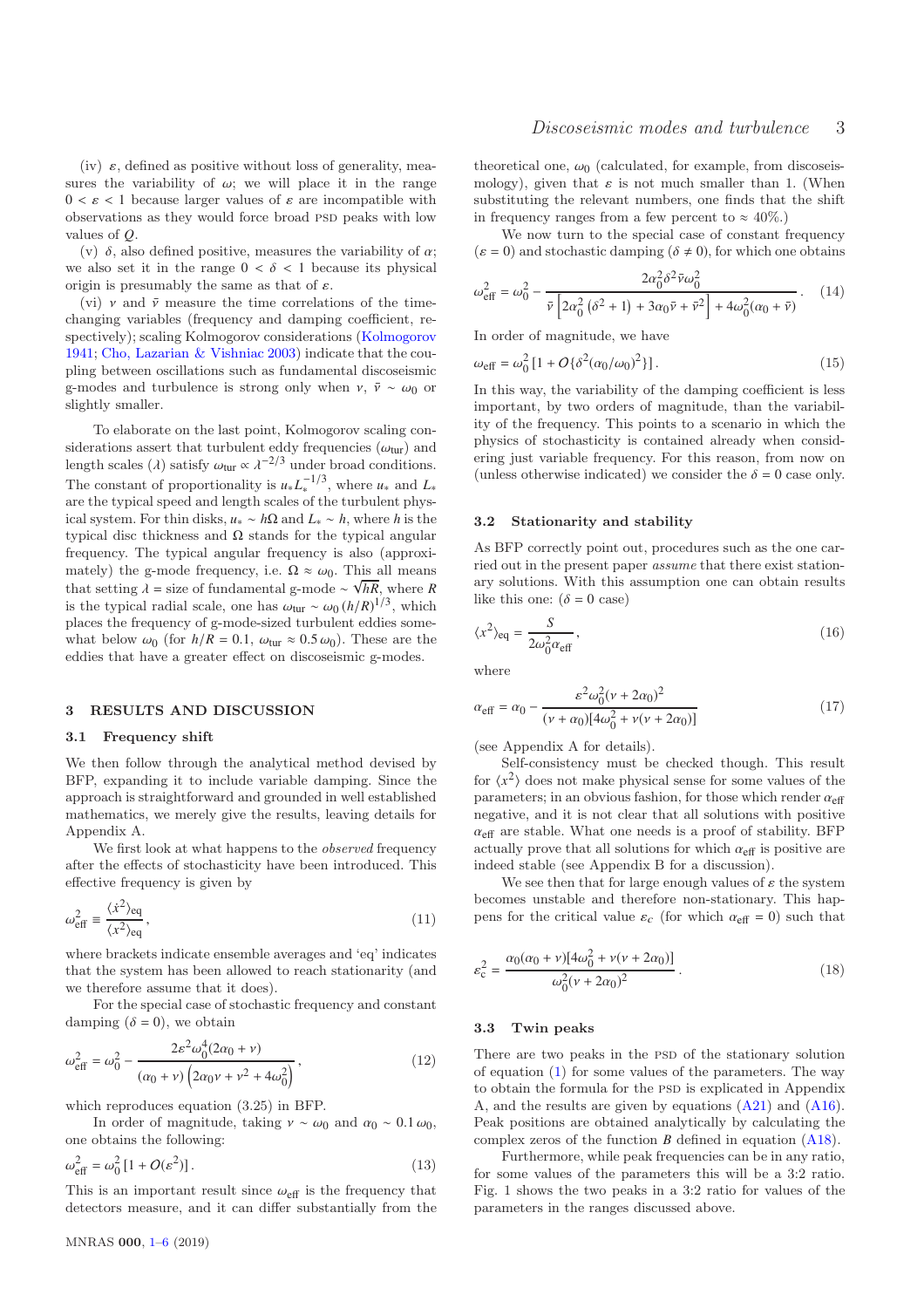

Figure 1. Power spectral density (arbitrary units) as a function of the frequency  $\omega$  (in units of  $\omega_0$ ) corresponding to the stationary stable solution of equation [\(1\)](#page-0-1) for the following choice of parameters:  $\varepsilon = 0.4$ ,  $\alpha_0 = v = 0.1 \omega_0$ ,  $\delta = 0$ . The peak on the right arises purely as a result of the stochasticity of the system.

As we mentioned, one way to understand the physical origin of the higher-frequency peak (the one not arising from  $\omega_0$ ) is by noting that the term  $\epsilon m(t)\omega_0^2 x$  on the LHS of equation [\(1\)](#page-0-1) has, by virtue of its stochasticity, a behavior which is so different from the other one  $(\omega_0^2 x)$  that it behaves as a separate driving agent from  $f(t)$ . Of course one needs the presence of the (non-stochastic) oscillator on the LHS of equation [\(1\)](#page-0-1) for this high-frequency peak to appear, no less than for the low-frequency one. Favoring this separate-agent interpretation is the fact that two-peakedness disappears for low enough  $\varepsilon$ , in which case the stochastic term is 'assimilated' by the dominant  $\omega_0^2 x$  term.

The question might arise of how one knows that it is the lower (and not the upper) frequency peak the one that corresponds to the  $\omega_0$  term in equation [\(1\)](#page-0-1). The answer is that, as one computes the PSD graph by scanning all possible values of the variables  $\varepsilon$ ,  $\nu$  and  $\alpha_0$ , one can see the appearance of the higher frequency peak branching off to the right side, and always from the bottom part, of the main one (which is always present). By such a parameter scanning one can also appreciate that the lower frequency peak is always larger in amplitude than the higher frequency one; this makes sense as the lower frequency peak corresponds to the main  $\omega_0$  oscillator in equation [\(1\)](#page-0-1).

Fig. 2 shows the possible values of the parameters for which the frequencies of the PSD peaks are in a 3:2 ratio. The vertical axis is  $\varepsilon$ ; the horizontal axis is  $\nu/\omega_0$ ;  $\alpha_0$  is set to  $0.1 \omega_0$  but the results are rather insensitive to its value. We are interested in solutions lying in the shaded region. All points which are above the solid straight line correspond to two-peak solutions (as opposed to just one-peak), and all points below the solid non-straight curve, which is given by  $\varepsilon = \varepsilon_c$  of equation [\(18\)](#page-2-0), correspond to *stationary* solutions. Thus, the shaded region corresponds to stationary, two-peaked solutions. In order to be consistent with the discussion in item 2.2 (vi), we have left out as well the leftmost part of the region between the solid lines, say  $\nu/\omega_0 < 0.1$ ; turbulence is not an effective agent there.

The solutions in Fig. 2 corresponding to peaks in a 3:2 frequency ratio are given by the dotted curve (between the two dashed curves). Also shown are solutions corresponding



**Figure 2.** Values of  $\varepsilon$  and  $\nu$  (in units of  $\omega_0$ ) that produce peaks in a 3:2 frequency ratio (dotted line). Also shown are the cases of 2:1 ratio (short dash) and 4:3 ratio (long dash). The shaded region corresponds to stationary, two-peaked solutions with values of  $\nu$ that allow mode-turbulence coupling. The region with low values of  $\nu$  is excluded in agreement with the qualitative discussion of item 2.2 (vi).

to other ratios. It is important to emphasize that being in the shaded region is only a necessary condition for the existence of the twin peaks and by all means not a sufficient one. The peaks still need a mechanism to grow and become visible. This mechanism might be given, for example, by a non-linear resonance, which is more effective for lower values of *a*, *b* in an *a* : *b* frequency ratio (see the references in the first section of this article).

The above considerations give the 3:2 frequency ratio an optimal condition of having low integers while at the same time being compatible with larger values of  $\nu$  (which imply a stronger coupling between modes and turbulence), and being not too close to the bold straight line in Fig. 2 (so as to allow a clear valley between the peaks).

Our considerations allow us to make the following prediction. As better X-ray timing observations become available, the lower frequency QPO will show a larger amplitude than the other twin. Furthermore, the higher frequency QPO is the one that will intermittently appear and disappear, as it depends on favorable conditions of the variable turbulent dynamics.

Future work could attempt to explore the physical system using an equation or set of equations having more structure than equation [\(1\)](#page-0-1), for example one based on hydrodynamical considerations. Numerical work can also complement this line of research.

## ACKNOWLEDGEMENTS

This work was supported in part by grant B6148 of Vicerrectoría de Investigación, Universidad de Costa Rica. We are grateful to Włodzimierz Kluźniak, Robert V. Wagoner, and Alexander Silbergleit for helpful comments.

## **REFERENCES**

<span id="page-3-0"></span>Abramowicz M.A., Kluźniak W., 2001, A&A, 374, L19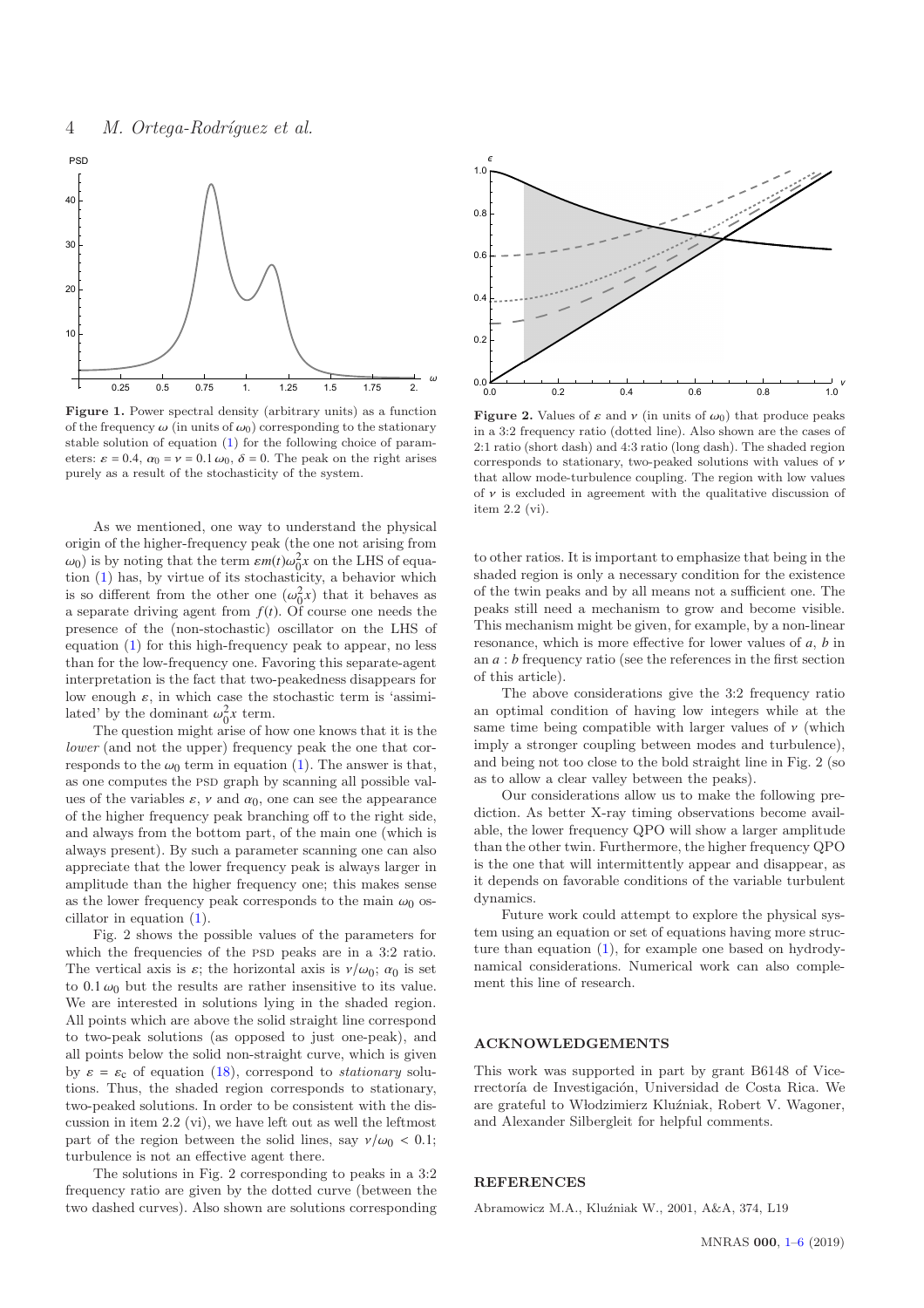- <span id="page-4-2"></span>Belloni T.M., Soleri P., Casella P., Méndez M., Migliari S., 2006, MNRAS, 369, 305
- <span id="page-4-11"></span>Bourret R. C., Frisch U., Pouquet A., 1973, Physica, 65, 303
- <span id="page-4-13"></span>Cho J., Lazarian A., Vishniac E. T., 2003, in Turbulence and Magnetic Fields in Astrophysics, Springer, 56
- <span id="page-4-9"></span>Frisch U., 1968, in Probabilistic Methods in Applied Mathematics, Academic Press, 75
- <span id="page-4-1"></span>Homan J., Miller J.M., Wijnands R., van der Klis M., Belloni T., Steeghs D., Lewin W.H.G., 2005, ApJ, 623, 383
- <span id="page-4-4"></span>Kluźniak W., Abramowicz M.A., 2001, preprint (arXiv:astroph/0105057)
- <span id="page-4-12"></span>Kolmogorov A., 1941, Dokl. Akad. Nauk USSR, 31, 538
- <span id="page-4-3"></span>Ortega-Rodríguez M., Solís-Sánchez H., López-Barquero V., Matamoros-Alvarado B., Venegas-Li A., 2014, MNRAS, 440, 3011
- <span id="page-4-0"></span>Remillard R.A., Muno M.P., McClintock J.E., Orosz J.A., 2002, ApJ 580, 1030
- <span id="page-4-8"></span>Reynolds, C.S., Miller, M.C., 2009, ApJ 692, 869
- <span id="page-4-5"></span>Stuchlík Z., Kotrlová A., Török G., 2013, preprint (arXiv:1305.3552)
- <span id="page-4-6"></span>Török G., Kotrlová A., Šrámková E., Stuchlík, Z., 2011, A&A, 531, 59
- <span id="page-4-10"></span>Vio R., Rebusco P., Andreani P., Madsen H., Overgaard R.V., 2006, A&A, 452, 383

<span id="page-4-7"></span>Wagoner R.V., 2008, New Astronomy Reviews 51, 828

## APPENDIX A: DERIVATION OF FORMULAS FOR THE EFFECTIVE FREQUENCY AND THE PSD

We follow, and generalize, the solution of BFP to equation [\(1\)](#page-0-1) under the conditions of stationarity of the solutions.

<span id="page-4-15"></span>The starting point is recasting equation [\(1\)](#page-0-1) in matrix form:

$$
\frac{dX}{dt} = M(t)X + F(t),\tag{A1}
$$

where

$$
X \equiv \begin{pmatrix} x \\ \dot{x} \end{pmatrix}, \quad M(t) \equiv \begin{pmatrix} 0 & 1 \\ -\omega^2(t) & -\alpha(t) \end{pmatrix}, \quad F(t) \equiv \begin{pmatrix} 0 \\ f(t) \end{pmatrix} \tag{A2}
$$

(all variables were defined in the main text). Unlike BFP, we allow  $\alpha(t)$  to depend on time.

The quantities of interest take the form:

$$
\Gamma_{ij}(t_1, t_2) \equiv \langle X_i(t_1) X_j(t_2) \rangle, \tag{A3}
$$

and we note that in stationary regime  $\Gamma_{ij}(t_1, t_2)$  by definition will depend only on the difference  $t_2 - t_1 \equiv s$ . Thus, from now on, we will write  $\Gamma_{ij}(s)$ .

We are interested in particular in  $\Gamma_{11}(0)$  and  $\Gamma_{22}(0)$  (sec-

tion 3.1) and in the Laplace transform of  $\Gamma_{11}(s)$  (section 3.3). We will use the Green function of equation [\(A1\)](#page-4-15), defined as the matrix which satisfies

$$
\frac{dG(t_1, t_2)}{dt_1} = M(t_1) G(t_1, t_2), \quad G(t_1, t_1) = I,
$$
\n(A4)

where *I* is the  $2 \times 2$  identity matrix. The function  $\Gamma_{ij}(s)$  can now be expressed in terms of  $G(t_1, t_2)$ :

$$
\Gamma_{ij}(s) = S \int_0^t dt' \langle G_{i2}(t, t') G_{j2}(t + s, t') \rangle, \qquad (A5)
$$

where  $S$  is the constant that appears in equation  $(2)$ , and the limit  $t \to \infty$  is implied so as to ensure that the transient terms have vanished. Equation  $(A5)$  can be put in a cleaner form noting that  $G(t_1, t_2)$ , being stationary, is invariant under time shifts. Subtracting then *t*' from all time arguments and introducing the time variable  $T \equiv t - t'$ , one obtains

<span id="page-4-17"></span>
$$
\Gamma_{ij}(s) = S \int_0^\infty dT \langle G_{i2}(T,0) G_{j2}(T+s,0) \rangle . \tag{A6}
$$

Using this notation, we follow BFP and express everything in terms of the 'vector' quantity  $Z(t)$ :

$$
\frac{dZ(t)}{dt} = [L + m(t)L' + n(t)L''] Z(t), \quad Z(0) = \begin{pmatrix} 0 \\ 1 \\ 0 \end{pmatrix}, \quad (A7)
$$

where

$$
Z(t) \equiv \begin{pmatrix} [G_{12}(t,0)]^2 \\ [G_{22}(t,0)]^2 \\ G_{12}(t,0) G_{22}(t,0) \end{pmatrix},
$$
 (A8)

$$
L \equiv \begin{pmatrix} 0 & 0 & 2 \\ 0 & -2\alpha_0 & -2\omega_0^2 \\ -\omega_0^2 & 1 & -\alpha_0 \end{pmatrix},
$$
 (A9)

$$
L' \equiv -\varepsilon \omega_0^2 \begin{pmatrix} 0 & 0 & 0 \\ 0 & 0 & 2 \\ 1 & 0 & 0 \end{pmatrix}, \quad L'' \equiv -\delta \alpha_0 \begin{pmatrix} 0 & 0 & 0 \\ 0 & 2 & 0 \\ 0 & 0 & 1 \end{pmatrix}.
$$
 (A10)

(We note in passing that there is a typographical error in the central term of  $L$  in the first matrix of equation  $(3.10)$ in BFP; also note the difference in notation between their paper and ours.)

<span id="page-4-19"></span>We solve the differential equation in Laplace space. The solution is

$$
\langle \tilde{Z}(p) \rangle_i = [p - L - L'(p + \nu - L)^{-1}L' - L''(p + \bar{\nu} - L)^{-1}L'']_{i2}^{-1} \text{ (A11)}
$$

(recall that brackets refer to ensemble averaging), where

$$
\tilde{Z}(p) \equiv \int_0^\infty Z(t) e^{-pt} dt . \tag{A12}
$$

We can finally write:

$$
\langle x^2 \rangle_{\text{eq}} = \Gamma_{11}(0) = S \int_0^\infty \langle Z_1(t) \rangle \, dt = S \langle \tilde{Z}_1(0) \rangle, \tag{A13}
$$

$$
\langle \dot{x}^2 \rangle_{\text{eq}} = \Gamma_{22}(0) = S \int_0^\infty \langle Z_2(t) \rangle \, dt = S \langle \tilde{Z}_2(0) \rangle, \tag{A14}
$$

which give us straightforwardly equations  $(12)$  and  $(14)$ .

The other quantity of interest is the Laplace transform of  $\Gamma_{11}(s)$ . To obtain it, one starts form equation [\(A6\)](#page-4-17) and (using the properties of the Green function) reexpresses it thus:

<span id="page-4-18"></span>
$$
\Gamma_{11}(s) = S \int_0^\infty \left[ \langle G_{11}(t+s,t) Z_1(t) \rangle + \langle G_{12}(t+s,t) Z_3(t) \rangle \right] dt.
$$
\n(A15)

Working once more in Laplace space, and following a procedure analogous to the one of the preceding paragraphs, one obtains

<span id="page-4-16"></span><span id="page-4-14"></span>
$$
\tilde{\Gamma}_{11}(p) = \frac{A}{B}(C+D) ,
$$
\n(A16)

where

$$
A(\alpha, \nu, \omega_0, \varepsilon) \equiv \frac{S}{2\omega_0^2} \left( \alpha - \frac{\varepsilon^2 \omega_0^2 (\nu + 2\alpha)^2}{(\nu + \alpha)[4\omega_0^2 + \nu(\nu + 2\alpha)]} \right)^{-1}, \quad (A17)
$$